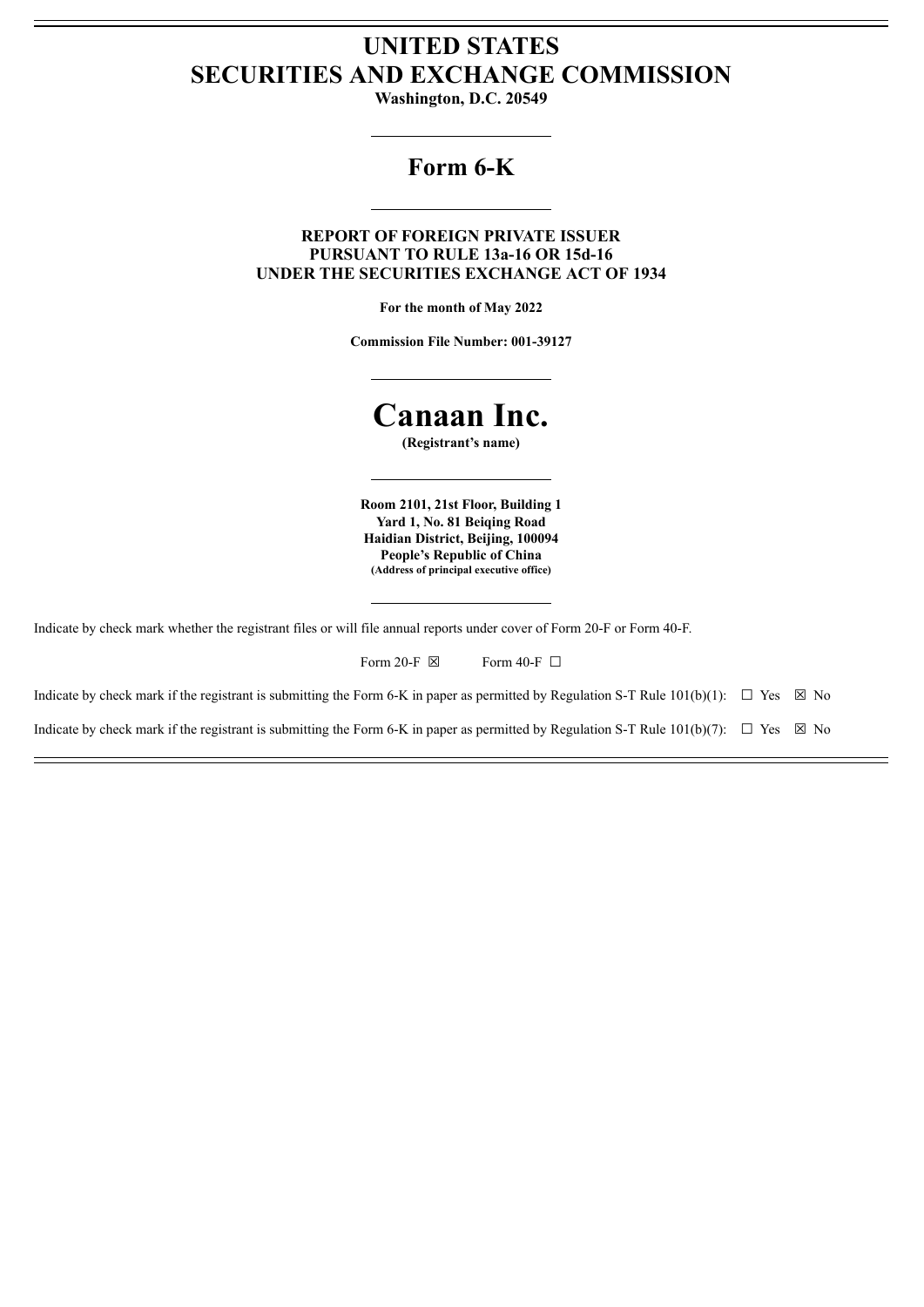## **EXHIBITS**

 $\overline{\phantom{a}}$ 

| Exhibits<br>Number | <b>Description</b>                                                 |
|--------------------|--------------------------------------------------------------------|
| 99.1               | Canaan Inc. Reports Unaudited First Ouarter 2022 Financial Results |

 $\overline{a}$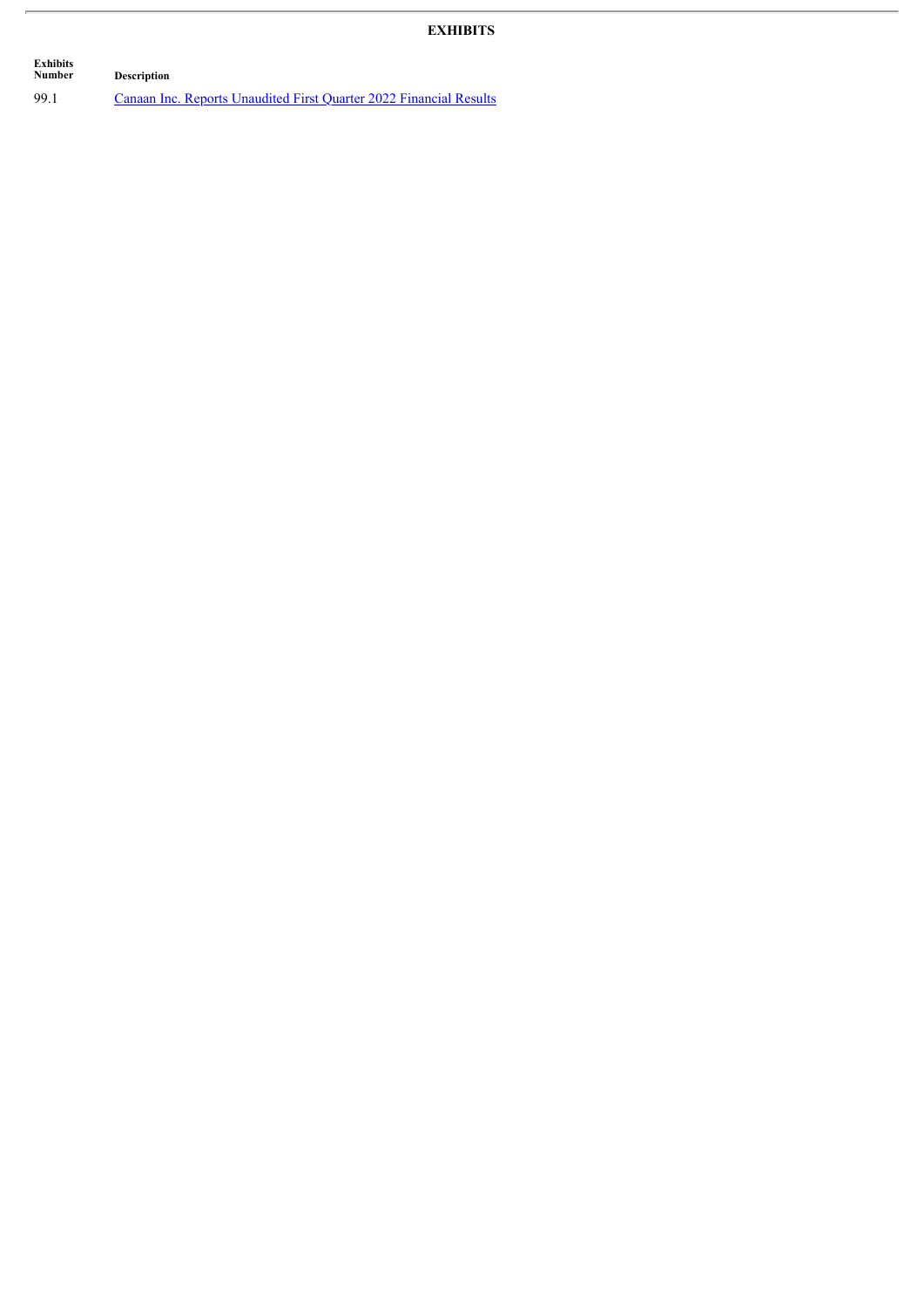Pursuant to the requirements of Securities Exchange Act of 1934, the registrant has duly caused this report to be signed on its behalf by the undersigned, thereunto duly authorized.

Canaan Inc.

Date: May 19, 2022 By: /s/ Nangeng Zhang

Name: Nangeng Zhang

Title: Chairman and Chief Executive Officer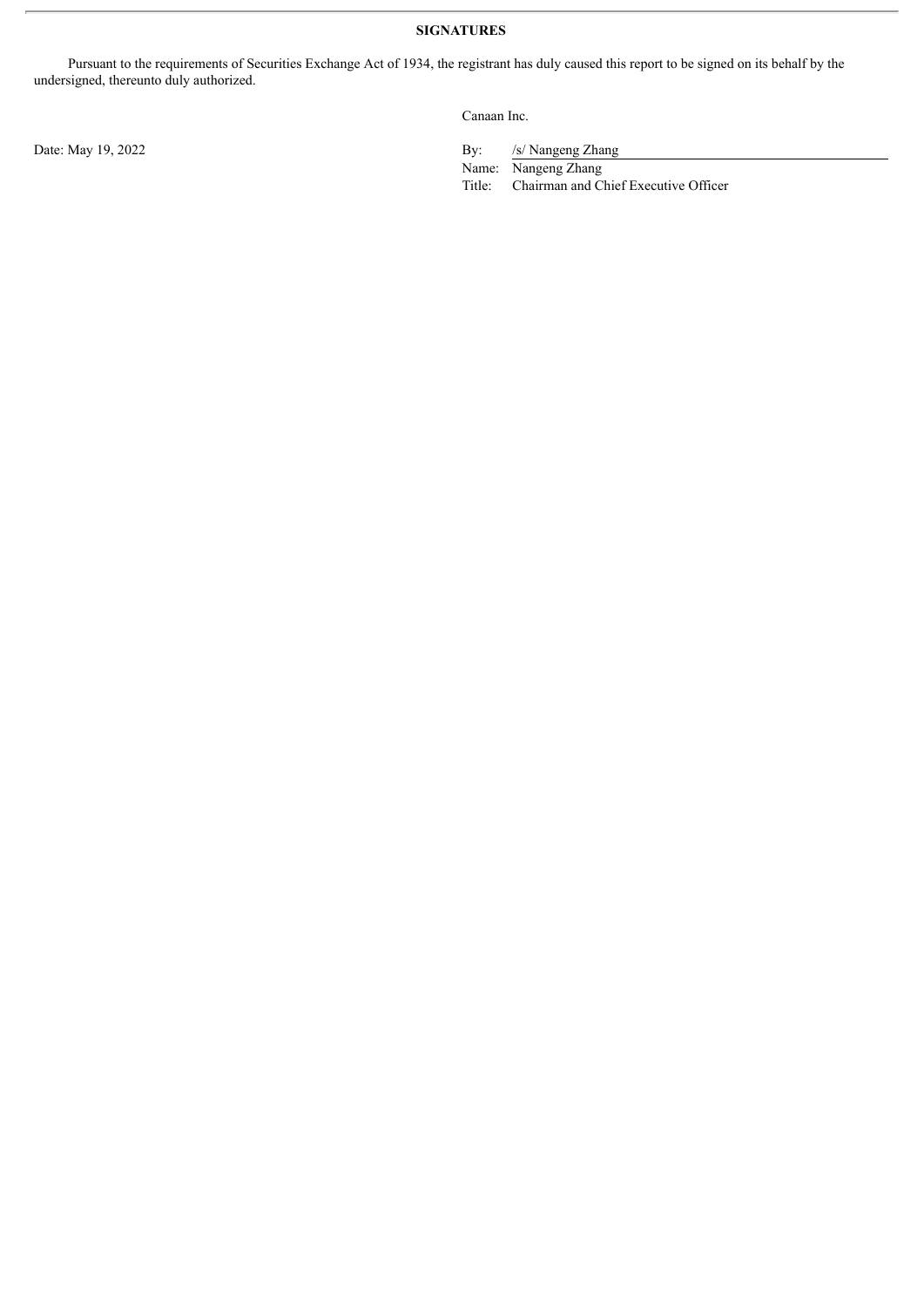#### **Canaan Inc. Reports Unaudited First Quarter 2022 Financial Results**

<span id="page-3-0"></span>BEIJING, May 19, 2022 /PRNewswire/ — Canaan Inc. (NASDAQ: CAN) ("Canaan" or the "Company"), a leading high-performance computing solutions provider, today announced its unaudited financial results for the three months ended March 31, 2022.

#### **First Quarter 2022 Operating and Financial Highlights**

**Total computing power sold** was 4.3 million Thash/s, representing an increase of 119.1% from 2.0 million Thash/s in the same period of 2021.

**Revenues** were RMB1,356.1 million (US\$213.9 million), representing an increase of 236.7% from RMB402.8 million in the same period of 2021.

**Gross profit** was RMB829.8 million (US\$130.9 million), representing an increase of 327.2% from RMB194.2 million in the same period of 2021.

**Net income** was RMB441.6 million (US\$69.7 million), compared to a net income of RMB1.2 million in the same period of 2021.

**Non-GAAP adjusted net income** was RMB543.4 million (US\$85.7 million), representing an increase of 279.5% from RMB143.2 million in the same period of 2021.

Mr. Nangeng Zhang, Chairman and Chief Executive Officer of Canaan, commented, "We kicked off the year 2022 in an increasingly unpredictable environment due to macroeconomic uncertainties and logistic disruptions caused by the COVID-19 pandemic. While confronting these challenges, we remained steadfast in our commitment to strengthening our partnerships with clients and expanding our global coverage. As a result, our computing power sold in the first quarter reached 4.3 million Thash/s, representing an increase of 119.1% from 2.0 million Thash/s in the same period of 2021. As we continued to develop globally, we established an international headquarters in Singapore which has already earned recognition and support from the local authorities. In order to provide best-in-class service and amplify our global reach, we are investing in building up our network of after-sales service centers overseas. We also recently launched an online store to enable global retail clients to seamlessly purchase our products. We have also been ramping up our mining business despite power shortages, and we now hold a total of 166.96 bitcoins on our balance sheet as of March 31, 2022. Looking ahead, while we are cognizant of the near-term headwinds, we are confident that our extensive experience, increasingly globalized operations, and execution capabilities put us in a solid position to navigate the current period of uncertainty."

Mr. James Jin Cheng, Chief Financial Officer of Canaan, stated, "We delivered revenues of RMB1,356.1 million in the first quarter of 2022. The underperformance of our topline result for the quarter was anticipated, given the sudden suspension of delivery logistics during the second half of March, resulting from COVID-19 control measures in the city where our factory and warehouses are located. Since the end of March, we have been gradually resuming production and delivery, following the guidelines from the local governments. I am pleased to report that all of the employees at our factory are healthy and have returned to their posts. As of present, we have shipped out most of the delayed orders from the first quarter. In addition, despite increasing costs for raw materials, especially wafers, we managed to achieve a net income of RMB441.6 million. We are staying vigilant and will dynamically manage our operations to navigate through the challenges ahead, including the recent downward fluctuation in the bitcoin price, COVID-19 resurgence, and ongoing supply chain constraints. Our solid balance sheet with a cash position of RMB2,643.2 million as of March 31, 2022, provides us considerable liquidity to further strengthen product offerings, optimize services, and expand our presence in international markets. At the same time, in the capital markets, we are facing pressure from both cryptocurrency price fluctuations and potential de-listing risks. The share repurchase program we announced in March this year reflects our confidence in the long-term prospects of the Company's business and our commitment to shareholder value."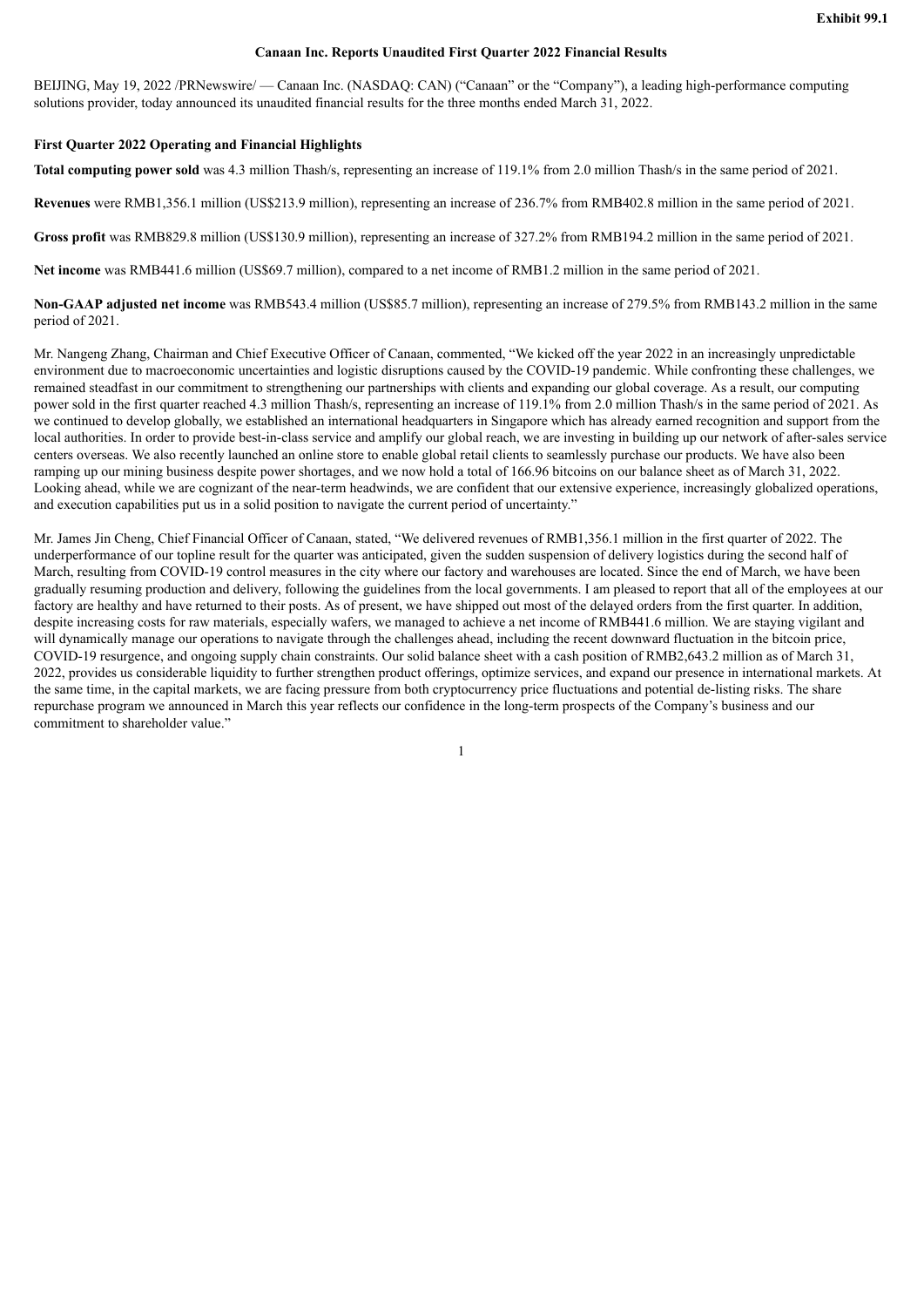#### **First Quarter 2022 Financial Results**

**Revenues** in the first quarter of 2022 were RMB1,356.1 million (US\$213.9 million), representing an increase of 236.7% from RMB402.8 million in the same period of 2021. The year-over-year increase was mainly attributable to the increase in total computing power sold and the average selling price per Thash/s.

**Cost of revenues** in the first quarter of 2022 was RMB526.3 million (US\$83.0 million), representing an increase of 152.4% from RMB208.6 million in the same period of 2021. The year-over-year increase in cost of revenues was in line with revenue growth.

**Gross profit** in the first quarter of 2022 was RMB829.8 million (US\$130.9 million), representing an increase of 327.2% from RMB194.2 million in the same period of 2021.

**Total operating expenses** in the first quarter of 2022 were RMB251.5 million (US\$39.7 million), representing an increase of 21.0% from RMB207.9 million in the same period of 2021.

Research and development expenses in the first quarter of 2022 were RMB101.2 million (US\$16.0 million), representing an increase of 73.9% from RMB58.2 million in the same period of 2021. The year-over-year increase was primarily attributable to the increased staff costs in technology-related departments as well as increased costs associated with new product development. Research and development expenses in the first quarter of 2022 also included share-based compensation expenses of RMB20.0 million (US\$3.1 million).

Sales and marketing expenses in the first quarter of 2022 were RMB20.0 million (US\$3.2 million), representing an increase of 217.0% from RMB6.3 million in the same period of 2021. The year-over-year increase was mainly driven by increased staff costs and advertising expenses. Sales and marketing expenses in the first quarter of 2022 also included share-based compensation expenses of RMB2.1 million (US\$0.3 million).

General and administrative expenses in the first quarter of 2022 were RMB130.4 million (US\$20.6 million), representing a decrease of 9.1% from RMB143.4 million in the same period of 2021. The year-over-year decrease was mainly due to decreased share-based compensation expenses, partially offset by increased staff costs and administrative expenses. General and administrative expenses in the first quarter of 2022 also included share-based compensation expenses of RMB79.3 million (US\$12.5 million).

**Income from operations** in the first quarter of 2022 was RMB578.3 million (US\$91.2 million), compared to a loss from operations of RMB13.7 million in the same period of 2021.

**Net income attributable to ordinary shareholders** in the first quarter of 2022 was RMB441.6 million (US\$69.7 million), compared to a net income of RMB1.2 million in the same period of 2021.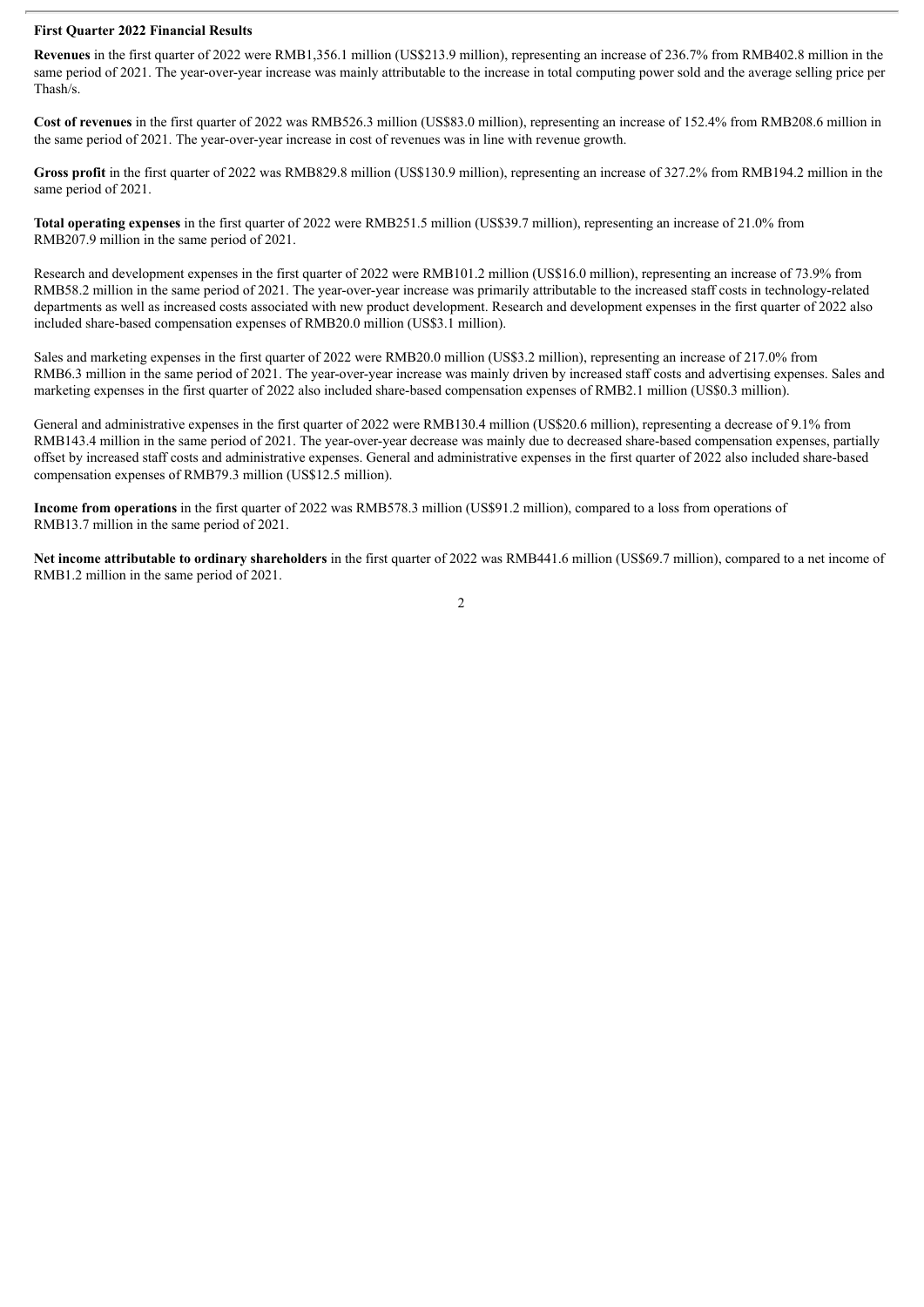**Non-GAAP adjusted net income** in the first quarter of 2022 was RMB543.4 million (US\$85.7 million), representing an increase of 279.5% from RMB143.2 million in the same period of 2021. Non-GAAP adjusted net income excludes share-based compensation expenses and change in fair value of warrant liability. For further information, please refer to "Use of Non-GAAP Financial Measures" in this press release.

**Foreign currency translation adjustment, net of nil tax**, in the first quarter of 2022 was a loss of RMB4.8 million (US\$0.8 million), compared with a gain of RMB2.4 million in the same period of 2021, due to the US dollar appreciation against the Renminbi during the first quarter of 2022.

**Basic net earnings per American depositary share ("ADS")** in the first quarter of 2022 was RMB2.57 (US\$0.41). In comparison, basic net earnings per ADS in the same period of 2021 was RMB0.01. Each ADS represents 15 of the Company's Class A ordinary shares.

**Diluted net earnings per ADS** in the first quarter of 2022 was RMB2.57 (US\$0.41). In comparison, diluted net earnings per ADS in the same period of 2021 was RMB0.01. Each ADS represents 15 of the Company's Class A ordinary shares.

As of March 31, 2022, the Company held **cryptocurrency assets** that comprised 166.96 Bitcoins, with a carrying value of RMB45.3 million (US\$7.1 million).

**Contract liabilities** as of March 31, 2022, were RMB1,769.9 million (US\$279.2 million), increasing from RMB1,340.7 million as of December 31, 2021, mainly due to increased customer advances from sales orders of Bitcoin mining machines.

As of March 31, 2022, the Company had **cash and cash equivalents** of RMB2,643.2 million (US\$417.0 million), essentially remaining flat compared to RMB2,684.3 million as of December 31, 2021, as the increased cash from customer advances was offset by increased prepayment to suppliers and income tax payment during the first quarter of 2022.

#### **Shares Outstanding**

As of March 31, 2022, the Company had a total of 158,329,596 ADSs outstanding, each representing 15 of the Company's Class A ordinary shares. The increase in the total ADS outstanding compared with the end of the fourth quarter of 2021 was due to the ADSs transferred from outstanding Class A ordinary shares held by an existing shareholder.

#### **Recent Developments**

#### *The Impact of the Recent COVID-19 Quarantine Control*

Recently, local governments in a number of cities in China have initiated quarantine control mandates due to the recent resurgence of COVID-19 cases. On March 14, 2022, the government implemented a five-day quarantine lock-down for all residents and businesses in the city where the Company's mining machine factory and warehouses are located. This strict quarantine control period was further extended until the end of March. This lock-down measure resulted in the logistics suspension for the delivery of the Company's mining machines to clients that have made down payments or fully prepaid for computing power orders. As such, the Company's revenue recognition in the first quarter of 2022 was adversely affected due to the delay in its inventory delivery.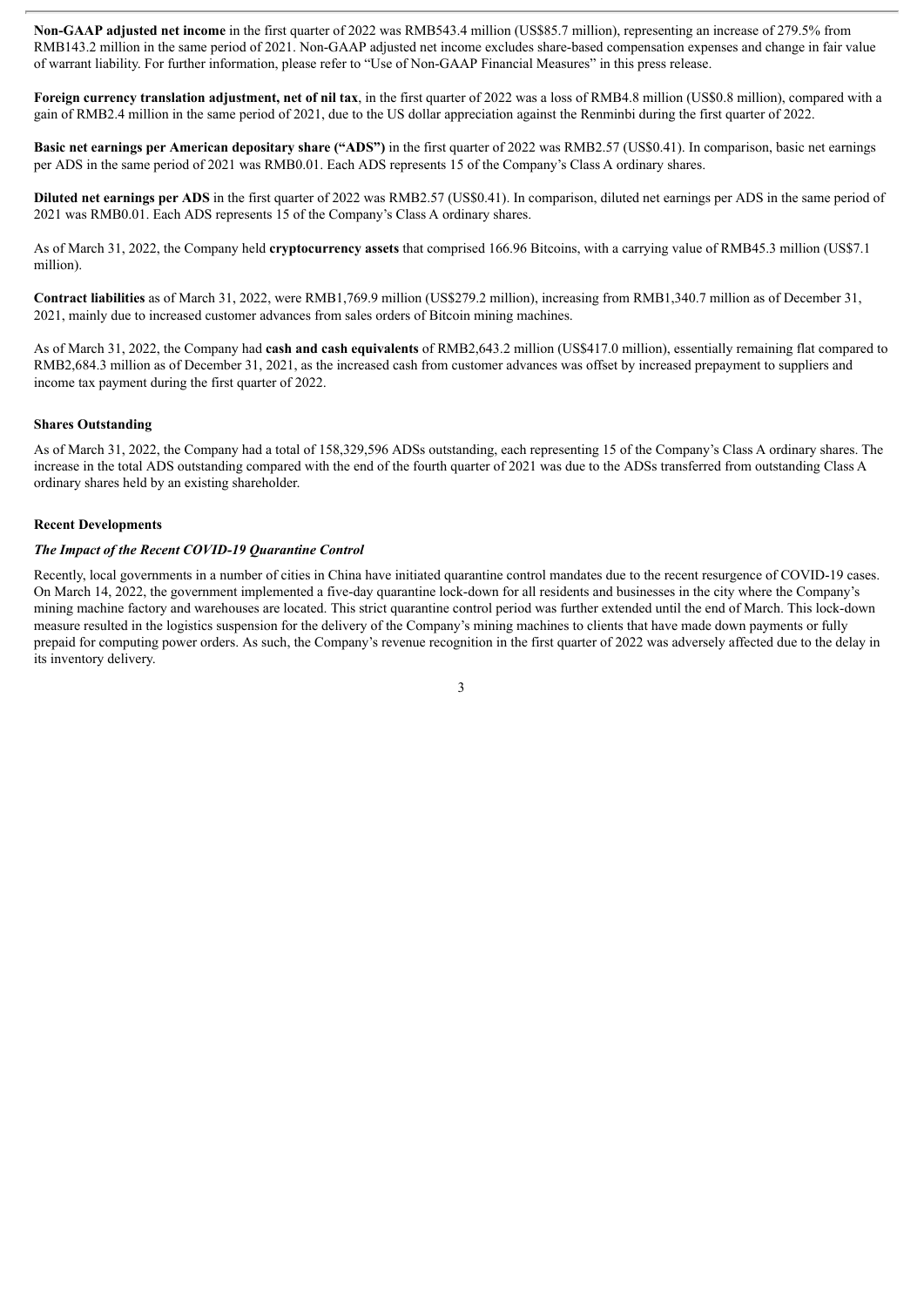The Company actively cooperates with the local government for pandemic control and has taken measures to ensure the health and safety of its employees in the affected region. Since the end of March, the Company has been gradually resuming production and delivery under the guidance of the local government. As of the date of this press release, the Company has completed the delivery of most of the delayed orders from the first quarter.

The Company is closely monitoring the evolvement of the COVID-19 pandemic situation and may adjust its operations further according to the quarantine requirements by the local government.

#### *The Company's Share Repurchase Update*

In the first quarter of 2022, the Company repurchased a total of 2.1 million ADSs with an aggregate value of US\$10.3 million and an average repurchase price of US\$4.81 per ADS. As of the March 31, 2022, the Company has completed the share repurchase program of U\$20 million approved in September 2021.

On March 16, 2022, the Company announced that its board of directors authorized a share repurchase program under which the Company may repurchase up to US\$100 million worth of its outstanding (i) American depositary shares, each representing 15 Class A ordinary shares, and/or (ii) Class A ordinary shares over the next 24 months starting from March 16, 2022.

#### *The At-the-Market ("ATM") Of ering*

On April 8, 2022, the Company entered into an at-the-market offering agreement (the "ATM Agreement"), providing for an at-the-market ("ATM") equity offering program, with H.C. Wainwright & Co., LLC ("HCW").

The Company does not currently expect to sell any ADS under the ATM program at this point in time. However, the program has been established as a flexible mechanism for the Company to access public capital markets in the future. The timing and extent of the use of the ATM program will be at the discretion of the Company, provided that the Company has satisfied certain obligations set forth in the ATM agreement, and any equity offerings will be disclosed on a quarterly basis.

The Company will prioritize shareholder interests and the general market when considering the execution of its financing plans and will make proactive adjustments to accommodate market conditions.

#### **Business Outlook**

For the second quarter of 2022, the Company expects total net revenues to be in the range of RMB1,600 million (US\$252.4 million) to RMB1,800 million (US\$283.9 million), representing an increase of 48% to 67% from the second quarter of 2021. This forecast reflects the Company's current and preliminary views on the market and operational conditions, which are subject to change.

#### **Conference Call Information**

The Company's management team will hold a Direct Event conference call at 8:00 A.M. U.S. Eastern Time on May 19, 2022 (or 8:00 P.M. Beijing Time on the same day) to discuss the financial results. Details for the conference call are as follows:

Event Title: Canaan Inc. First Quarter 2022 Earnings Conference Call Registration Link: http://apac.directeventreg.com/registration/event/4736536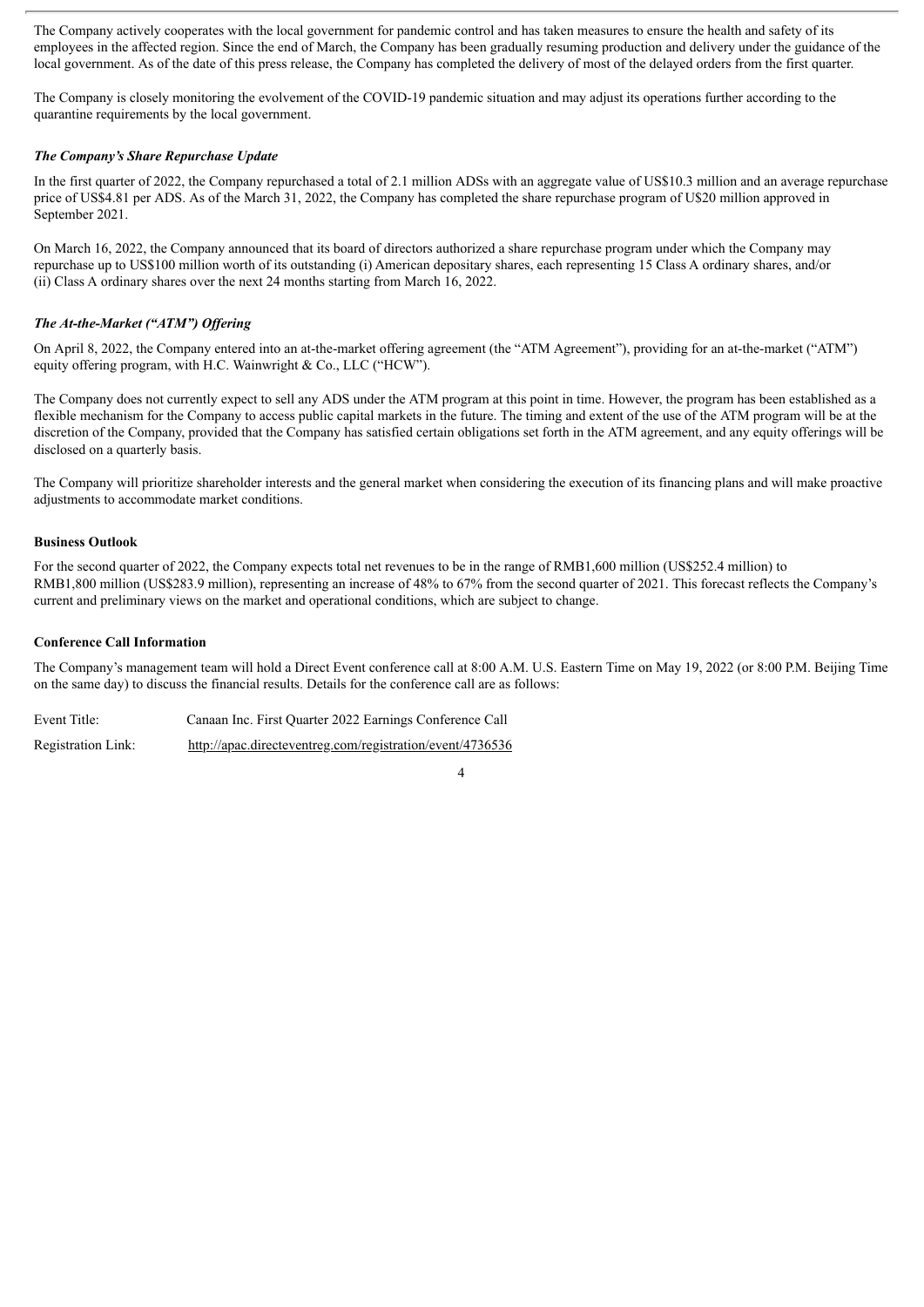All participants must use the link provided above to complete the online registration process in advance of the conference call. Upon registering, each participant will receive a set of participant dial-in numbers, the Direct Event passcode, and a unique access PIN, which can be used to join the conference call.

A replay of the conference call will be accessible through May 26, 2022, by dialing the following numbers:

| International:        | $+61-2-8199-0299$ |
|-----------------------|-------------------|
| <b>United States:</b> | $+1-646-254-3697$ |
| Hong Kong, China:     | $+852-3051-2780$  |
| Replay PIN:           | 4736536           |

A live and archived webcast of the conference call will also be available at the Company's investor relations website at investor.canaan-creative.com.

#### **About Canaan Inc.**

Established in 2013, Canaan (NASDAQ: CAN), is a technology company focusing on ASIC high-performance computing chip design, chip research and development, computing equipment production, and software services. The company's vision is "super computing is what we do, social enrichment is why we do it." Canaan has a rich experience in chip design and streamlined production in the ASIC field. In 2013, it released and mass produced its first ASIC Bitcoin mining machine. In 2018, Canaan released the world's first 7nm ASIC chip, providing energy efficient computing equipment to the cryptocurrency mining industry. In the same year, Canaan released the world's first RISC-V architecture commercial edge AI chip, further harnessing the potential of ASIC technology in the field of high-performance computing and artificial intelligence.

#### **Exchange Rate Information**

This announcement contains translations of certain RMB amounts into U.S. dollars ("US\$") at specified rates solely for the convenience of the reader. Unless otherwise stated, all translations from RMB to US\$ were made at the rate of RMB6.3393 to US\$1.00, the noon buying rate in effect on March 31, 2022, in the H.10 statistical release of the Federal Reserve Board. The Company makes no representation that the RMB or US\$ amounts referred could be converted into US\$ or RMB, as the case may be, at any particular rate or at all.

#### **Safe Harbor Statement**

This announcement contains forward-looking statements. These statements are made under the "safe harbor" provisions of the U.S. Private Securities Litigation Reform Act of 1995. These forward-looking statements can be identified by terminology such as "will," "expects," "anticipates," "future," "intends," "plans," "believes," "estimates" and similar statements. Among other things, the business outlook and quotations from management in this announcement, as well as Canaan Inc.'s strategic and operational plans, contain forward-looking statements. Canaan Inc. may also make written or oral forward-looking statements in its periodic reports to the U.S. Securities and Exchange Commission ("SEC") on Forms 20-F and 6-K, in its annual report to shareholders, in press releases and other written materials and in oral statements made by its officers, directors or employees to third parties. Statements that are not historical facts, including statements about Canaan Inc.'s beliefs and expectations, are forward-looking statements. Forwardlooking statements involve inherent risks and uncertainties. A number of factors could cause actual results to differ materially from those contained in any forward-looking statement, including but not limited to the following: the Company's goals and strategies; the Company's future business development, financial condition and results of operations; the expected growth of the Bitcoin industry and the price of Bitcoin; the Company's expectations regarding demand for and market acceptance of its products, especially its Bitcoin mining machines; the Company's expectations regarding maintaining and strengthening its relationships with production partners and customers; the Company's investment plans and strategies, fluctuations in the Company's quarterly operating results; competition in its industry in China; and relevant government policies and regulations relating to the Company and cryptocurrency. Further information regarding these and other risks is included in the Company's filings with the SEC, including its registration statement on Form F-1, as amended, and its annual reports on Form 20-F, as amended. All information provided in this press release and in the attachments is as of the date of this press release, and Canaan Inc. does not undertake any obligation to update any forward-looking statement, except as required under applicable law.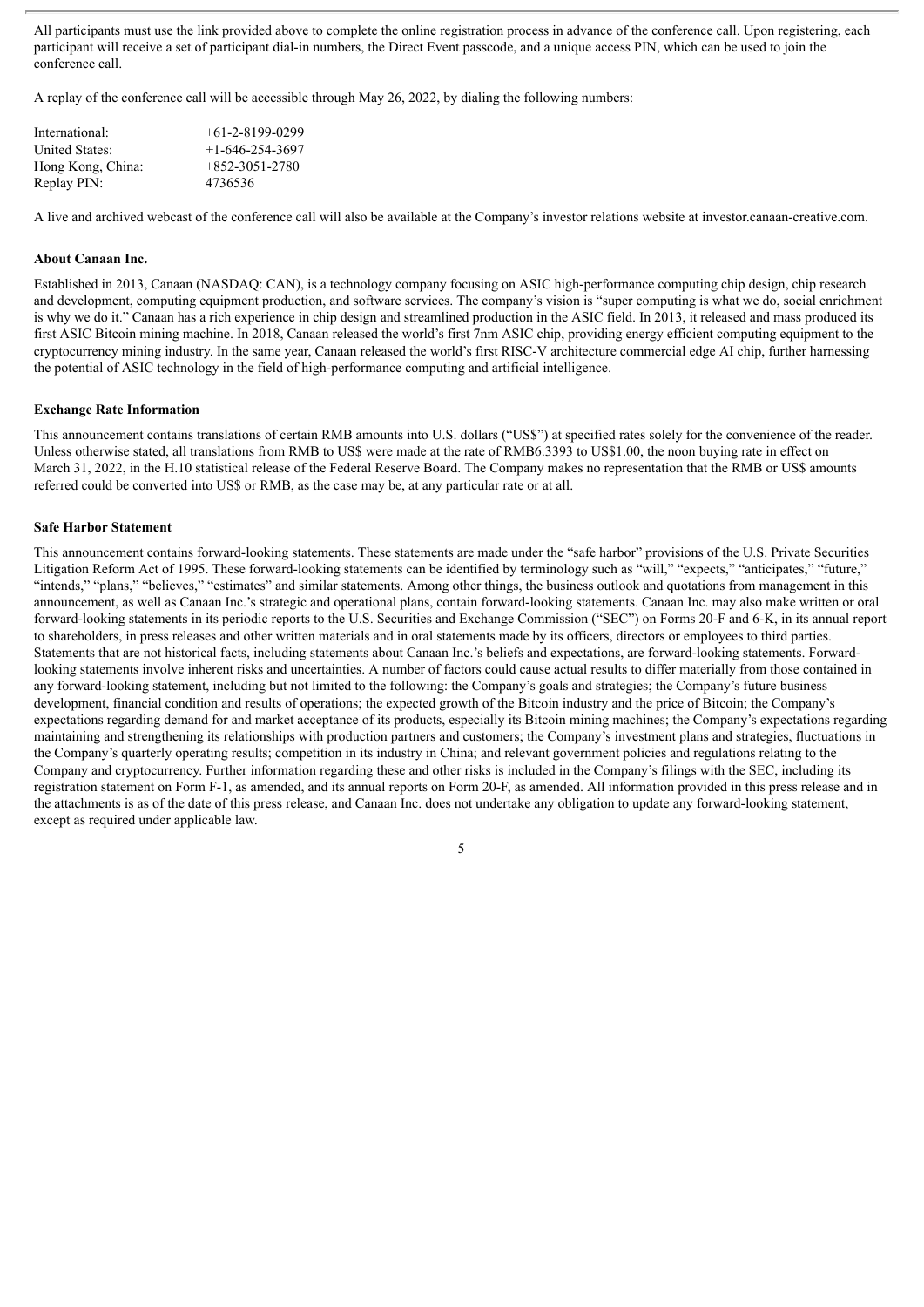#### **Use of Non -GAAP Financial Measures**

In evaluating Canaan's business, the Company uses non-GAAP measures, such as adjusted net income, as supplemental measures to review and assess its operating performance. The Company defines adjusted net income as net income excluding share -based compensation expenses and change in fair value of warrant liability. The Company believes that the non-GAAP financial measures provide useful information about the Company's results of operations, enhance the overall understanding of the Company's past performance and future prospects and allow for greater visibility with respect to key metrics used by the Company's management in its financial and operational decision-making.

The non-GAAP financial measures are not defined under U.S. GAAP and are not presented in accordance with U.S. GAAP. The non-GAAP financial measures have limitations as analytical tools and investors should not consider them in isolation, or as a substitute for net income, cash flows provided by operating activities or other consolidated statements of operations and cash flows data prepared in accordance with U.S. GAAP. One of the key limitations of using adjusted net income is that it does not reflect all of the items of income and expense that affect the Company's operations. Sharebased compensation and change in fair value of warrant liability have been and may continue to be incurred in Canaan's business and are not reflected in the presentation of adjusted net income. Further, the non-GAAP financial measures may differ from the non-GAAP information used by other companies, including peer companies, and therefore their comparability may be limited. The Company mitigates these limitations by reconciling the non-GAAP financial measures to the most comparable U.S. GAAP performance measures, all of which should be considered when evaluating the Company's performance.

#### **Investor Relations Contact**

Canaan Inc. Ms. Xi Zhang Email: IR@canaan-creative.com

ICR, LLC. Robin Yang Tel: +1 (347) 396-3281 Email: canaan.ir@icrinc.com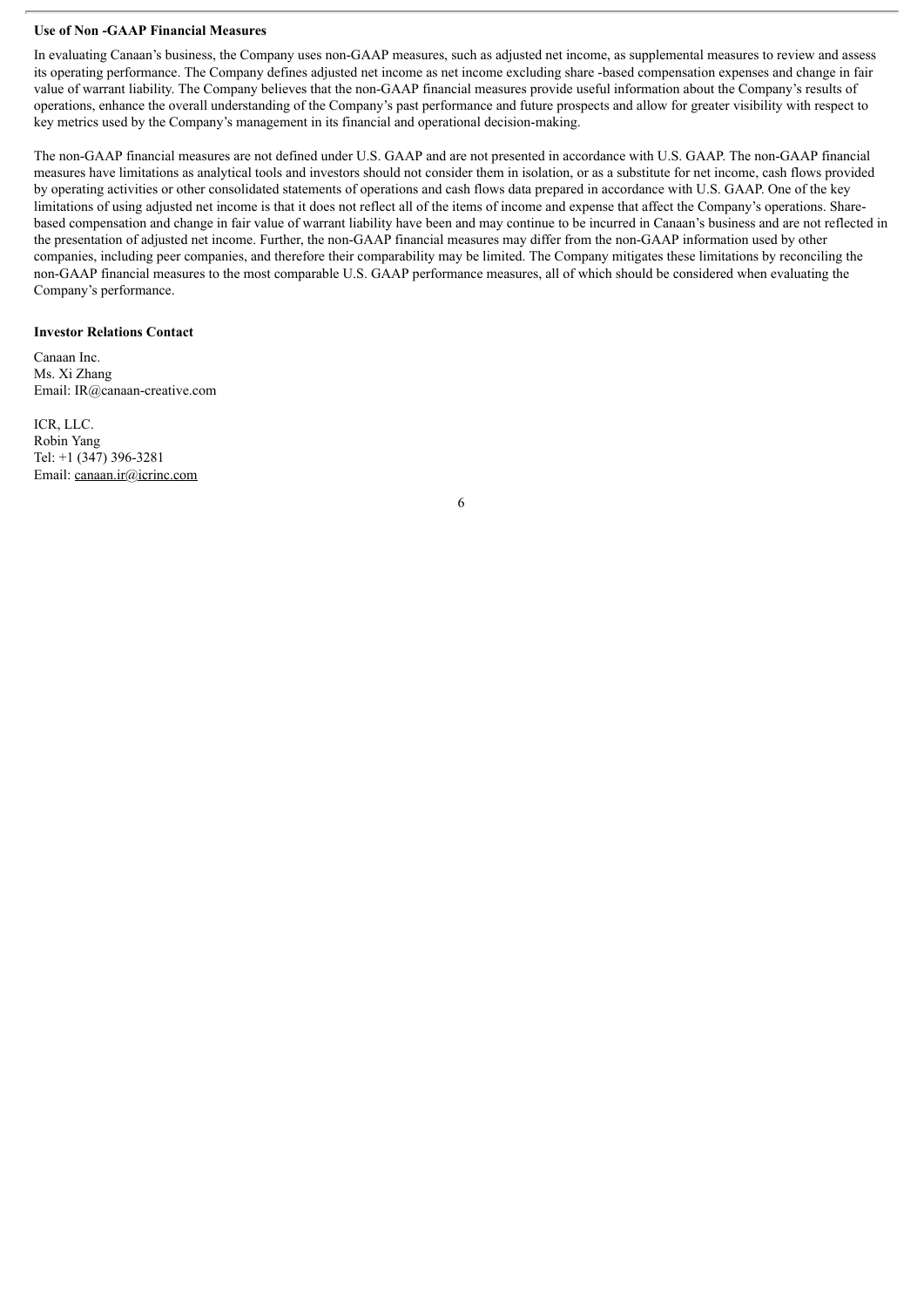#### **CANAAN INC. UNAUDITED CONSOLIDATED BALANCE SHEETS (all amounts in thousands of RMB, except share and per share data, or as otherwise noted)**

|                                                                                                                                                                                                | As of December 31, | As of March 31,    |                    |
|------------------------------------------------------------------------------------------------------------------------------------------------------------------------------------------------|--------------------|--------------------|--------------------|
|                                                                                                                                                                                                | 2021<br><b>RMB</b> | 2022<br><b>RMB</b> | 2022<br><b>USS</b> |
| <b>ASSETS</b>                                                                                                                                                                                  |                    |                    |                    |
| <b>Current assets:</b>                                                                                                                                                                         |                    |                    |                    |
| Cash and cash equivalents                                                                                                                                                                      | 2,684,342          | 2,643,183          | 416,952            |
| Restricted cash                                                                                                                                                                                | 47,362             | 47,412             | 7,479              |
| Accounts receivable, net                                                                                                                                                                       | 367                | $\mathbf{1}$       |                    |
| Inventories                                                                                                                                                                                    | 812,363            | 1,193,304          | 188,239            |
| Prepayments and other current assets                                                                                                                                                           | 1,729,027          | 1,890,192          | 298,169            |
| <b>Total current assets</b>                                                                                                                                                                    | 5,273,461          | 5,774,092          | 910,839            |
| <b>Non-current assets:</b>                                                                                                                                                                     |                    |                    |                    |
| Cryptocurrency                                                                                                                                                                                 | 20,310             | 45,256             | 7,139              |
| Property, equipment and software                                                                                                                                                               | 185,566            | 313,022            | 49,378             |
| Right-of-use assets, net                                                                                                                                                                       | 30,920             | 27,552             | 4,346              |
| Deferred tax assets                                                                                                                                                                            | 99,044             | 66,750             | 10,530             |
| Other non-current assets                                                                                                                                                                       | 2,956              | 3,840              | 606                |
| Non-current financial investment                                                                                                                                                               | 20,000             | 20,000             | 3,155              |
| <b>Total non-current assets</b>                                                                                                                                                                | 358,796            | 476,420            | 75,154             |
| <b>Total assets</b>                                                                                                                                                                            | 5,632,257          | 6,250,512          | 985,993            |
| LIABILITIES, AND SHAREHOLDERS' EQUITY                                                                                                                                                          |                    |                    |                    |
| <b>Current liabilities</b>                                                                                                                                                                     |                    |                    |                    |
| Accounts payable                                                                                                                                                                               | 143,441            | 101,175            | 15,960             |
| Contract liabilities                                                                                                                                                                           | 1,340,731          | 1,769,897          | 279,194            |
| Income tax payable                                                                                                                                                                             | 148,719            | 151,651            | 23,922             |
| Accrued liabilities and other current liabilities                                                                                                                                              | 437,394            | 157,382            | 24,826             |
| Lease liabilities, current                                                                                                                                                                     | 14,819             | 14,713             | 2,321              |
| <b>Total current liabilities</b>                                                                                                                                                               | 2,085,104          | 2,194,818          | 346,223            |
| <b>Non-current liabilities:</b>                                                                                                                                                                |                    |                    |                    |
| Lease liabilities, non-current                                                                                                                                                                 | 16,292             | 13,323             | 2,102              |
| Warrant liability                                                                                                                                                                              | 66,347             | 66,505             | 10,491             |
| Other non-current liabilities                                                                                                                                                                  | 5,824              | 5,305              | 837                |
| <b>Total liabilities</b>                                                                                                                                                                       | 2,173,567          | 2,279,951          | 359,653            |
| Shareholders' equity:                                                                                                                                                                          |                    |                    |                    |
| Ordinary shares (US\$0.00000005 par value; 1,000,000,000,000 shares authorized, 2,804,138,492<br>shares issued, 2,577,386,552 and 2,580,402,467 shares outstanding as of December 31, 2021 and |                    |                    |                    |
| March 31, 2022, respectively)                                                                                                                                                                  | 1                  | $\mathbf{1}$       |                    |
| Subscriptions receivable from shareholders                                                                                                                                                     | (1)                | (1)                |                    |
| Treasury stocks (US\$0.00000005 par value; 226,751,940 shares as of December 31, 2021 and                                                                                                      |                    |                    |                    |
| 223,736,025 shares as of March 31, 2022, respectively)                                                                                                                                         | (231, 281)         | (193, 029)         | (30, 450)          |
| Additional paid-in capital                                                                                                                                                                     | 2,891,134          | 2,992,482          | 472,052            |
| Statutory reserves                                                                                                                                                                             | 97,420             | 97,420             | 15,368             |
| Accumulated other comprehensive loss                                                                                                                                                           | (101, 925)         | (106, 715)         | (16, 834)          |
| Retained earnings                                                                                                                                                                              | 803,342            | 1,180,403          | 186,204            |
| <b>Total shareholders' equity</b>                                                                                                                                                              | 3,458,690          | 3,970,561          | 626,340            |
| Total liabilities and shareholders' equity                                                                                                                                                     | 5,632,257          | 6,250,512          | 985,993            |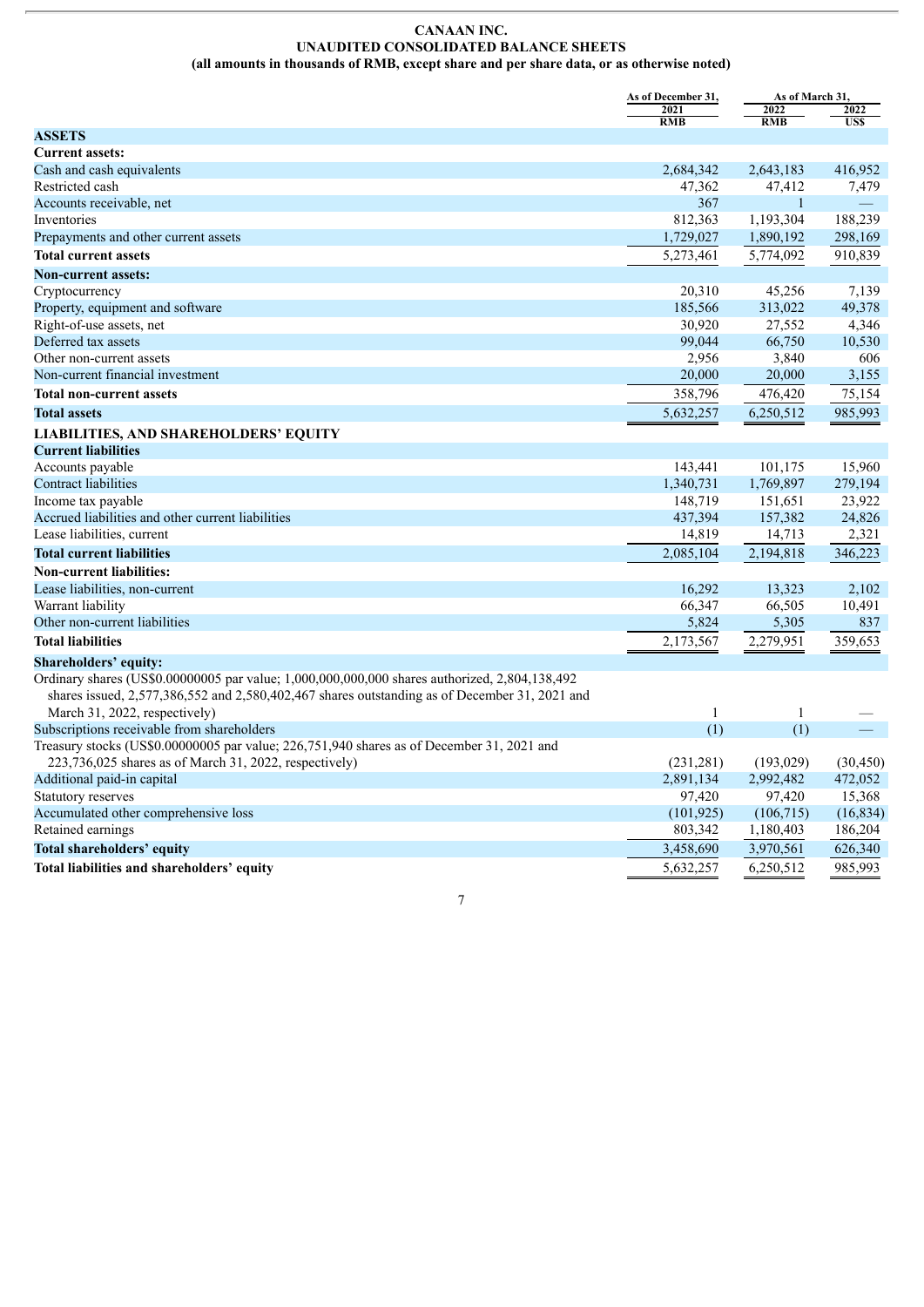#### **CANAAN INC. UNAUDITED CONSOLIDATED STATEMENTS OF COMPREHENSIVE INCOME (all amounts in thousands of RMB, except share and per share data, or as otherwise noted)**

|                                                                                  | For the Three Months Ended |                         |                 |
|----------------------------------------------------------------------------------|----------------------------|-------------------------|-----------------|
|                                                                                  | March 31, 2021             | March 31, 2022          | March 31, 2022  |
| Revenues                                                                         | <b>RMB</b><br>402,774      | <b>RMB</b><br>1,356,113 | US\$<br>213,922 |
| Cost of revenues                                                                 | (208, 556)                 | (526,319)               | (83,025)        |
|                                                                                  | 194,218                    | 829,794                 | 130,897         |
| <b>Gross profit</b>                                                              |                            |                         |                 |
| <b>Operating expenses:</b>                                                       |                            |                         |                 |
| Research and development expenses                                                | (58, 161)                  | (101, 155)              | (15,957)        |
| Sales and marketing expenses                                                     | (6,298)                    | (19,966)                | (3,150)         |
| General and administrative expenses                                              | (143, 426)                 | (130, 407)              | (20, 571)       |
| <b>Total operating expenses</b>                                                  | (207, 885)                 | (251, 528)              | (39, 678)       |
| <b>Income (loss) from operations</b>                                             | (13,667)                   | 578,266                 | 91,219          |
| Interest income                                                                  | 430                        | 3,244                   | 512             |
| Change in fair value of warrant liability                                        |                            | (445)                   | (70)            |
| Investment income                                                                | 184                        |                         |                 |
| Interest expense                                                                 | (231)                      |                         |                 |
| Foreign exchange gains, net                                                      | 13,008                     | 913                     | 144             |
| Other income, net                                                                | 1,489                      | 423                     | 67              |
| Income before income tax expenses                                                | 1,213                      | 582,401                 | 91,872          |
| Income tax expense                                                               | (9)                        | (140,799)               | (22, 210)       |
| Net income                                                                       | 1,204                      | 441,602                 | 69,662          |
| Foreign currency translation adjustment, net of nil tax                          | 2,357                      | (4,789)                 | (755)           |
| <b>Total comprehensive income</b>                                                | 3,561                      | 436,813                 | 68,907          |
| Weighted average number of shares used in per Class A and Class B ordinary share |                            |                         |                 |
| calculation:                                                                     |                            |                         |                 |
| — Basic                                                                          | 2,349,277,761              | 2,580,294,054           | 2,580,294,054   |
| -Diluted                                                                         | 2,423,489,527              | 2,582,735,151           | 2,582,735,151   |
| Net earnings per Class A and Class B ordinary share (cent per share)             |                            |                         |                 |
| — Basic                                                                          | 0.05                       | 17.11                   | 2.70            |
| — Diluted                                                                        | 0.05                       | 17.10                   | 2.70            |
| Share-based compensation expenses were included in:                              |                            |                         |                 |
| Cost of revenues                                                                 | 177                        |                         |                 |
| Research and development expenses                                                | 24,059                     | 19,962                  | 3,149           |
| Sales and marketing expenses                                                     | 2,980                      | 2,118                   | 334             |
| General and administrative expenses                                              | 114,760                    | 79,267                  | 12,504          |